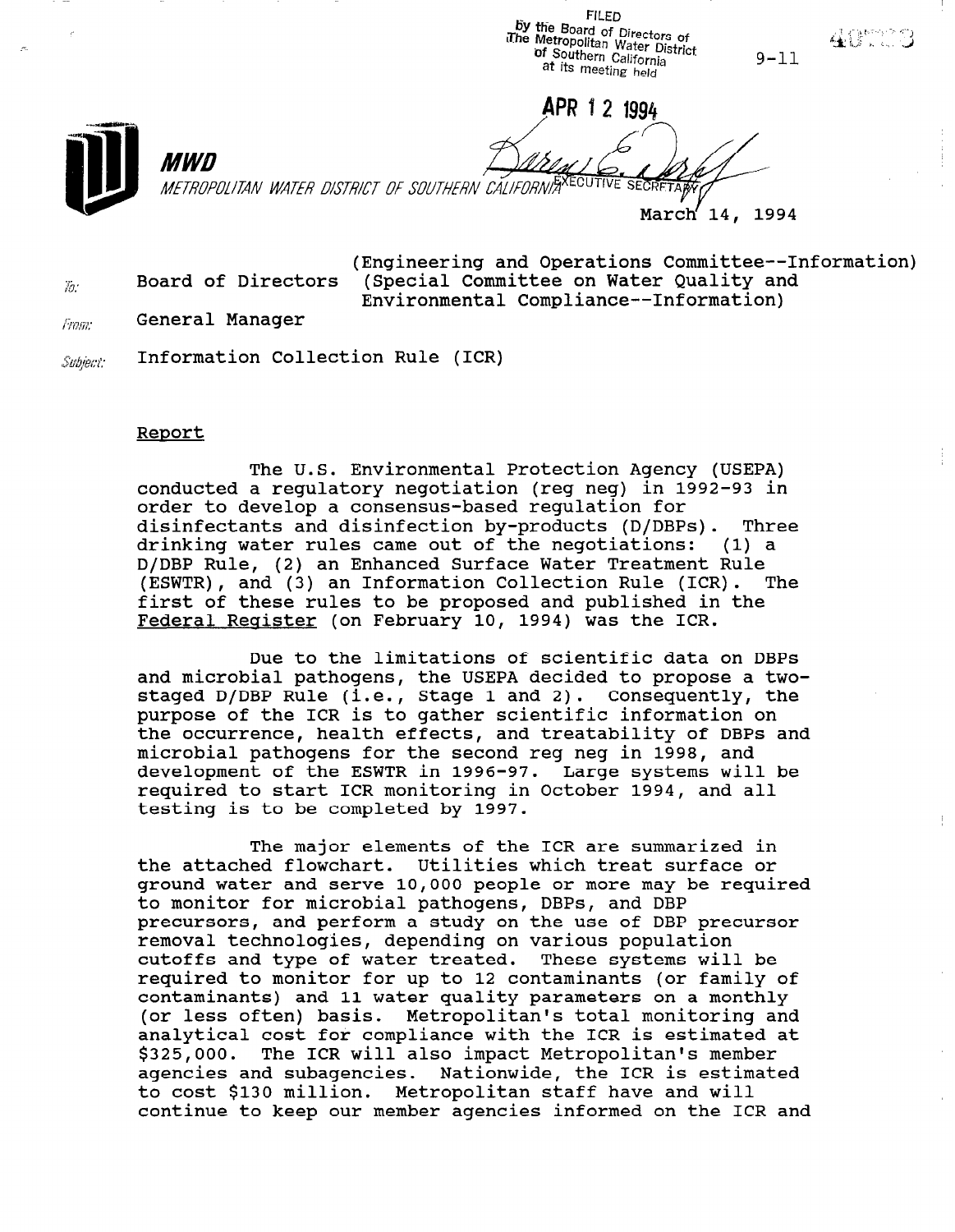Board of Directors -2- March 14, 1994

assist them by helping provide information such as specific laboratories which may be able to do the work.

The data from the ICR will be used to ensure that the development of Stage 2 of the D/DBP Rule and the ESWTR will be based on sound science. This is critical given the potential enormous costs of compliance with these regulations.

Board Committee Assignments

This letter is referred for information to:

The Engineering and Operations Committee because of its jurisdiction over the initiation of construction programs, operation of treatment facilities, and treatment of water pursuant to Administrative Code Section 2431 (b) and (c); and

The Special Committee on Water Quality and Environmental Compliance because of its authority regarding Federal water quality regulations pursuant to Administrative Code  $2551$  (b) and (c).

Recommendation

For information only.

John R. Wodrast

SWK:MHS:wt

Attachment